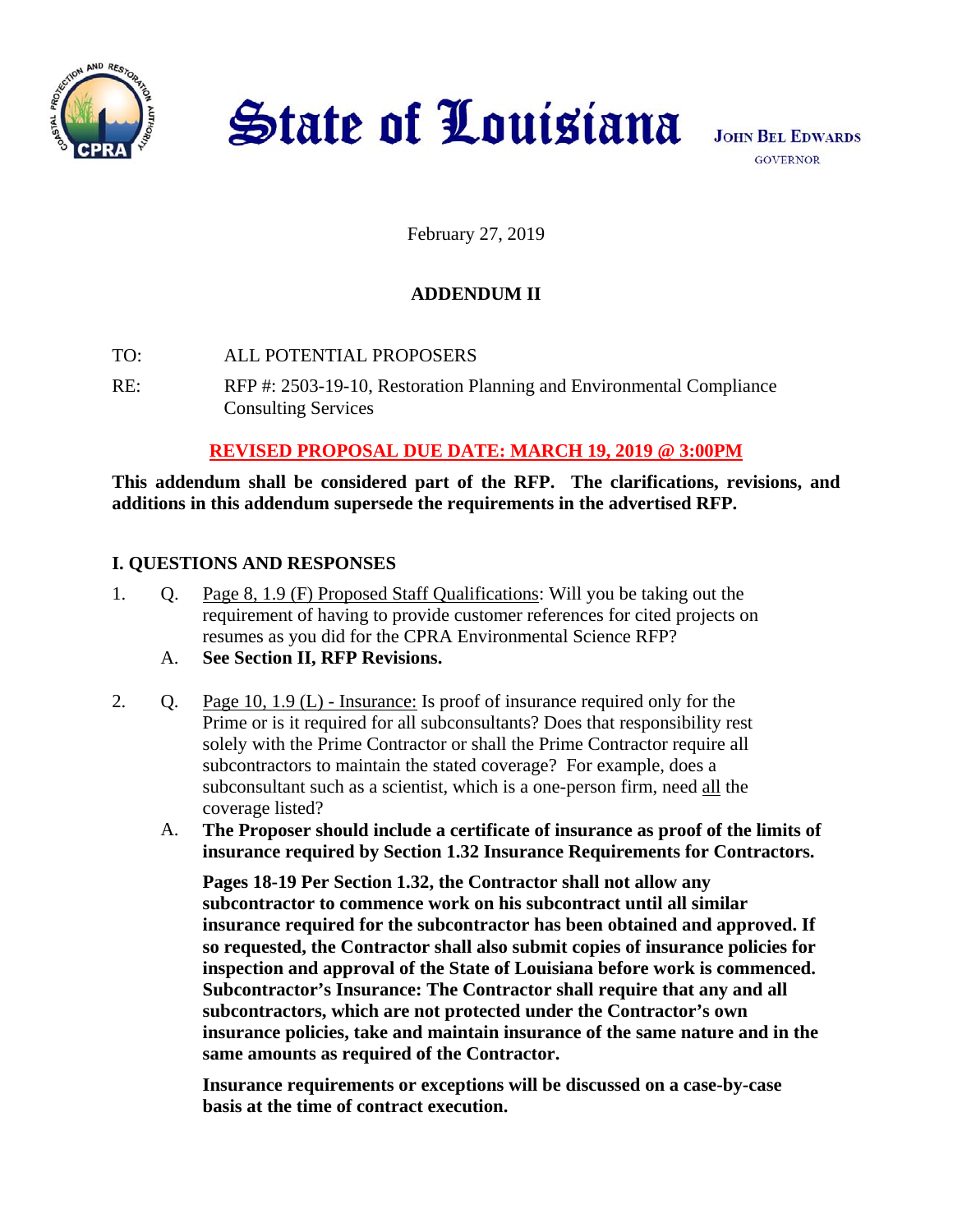- 3. Q. Will annual rate adjustments be permitted or are rates submitted on Attachment II: Required Rate Schedule contracted for 3 years?
	- A. **The final negotiated rates on the Required Rate Schedule will be in effect for the entire contract term. The State shall have the right to contract for up to thirty-six (36) months with the concurrence of the Contractor and all appropriate approvals. Annual rate adjustments will not be permitted.**
- 4. Q. Would an awarded entity or its subcontractors be precluded from participation in the implementation of the relevant NRD restoration plan, either as a prime or subcontracting firm?
	- **A. Yes.**
- 5. **Q.** Can we put the "*board of resolution granting authority*" and resumes in the Volume I response Appendices?
	- **A. The RFP does not specify where these documents need to be inserted. Per Section 1.11, "Proposers are encouraged to submit proposals in a concise, orderly fashion that includes complete, appropriate comment, documentation, and submittals to address the RFP requirements."**
- 6. **Q.** Due to the requirements for the rates to be all in, would the same individual be able to bill at different rates depending on the services being provided?
	- **A. A Senior Scientist performing work in the office or in the field will bill at the same one all-inclusive rate for that staff classification.**

**Additionally, compensation to Contractors for services rendered in connection with each Task Order shall be based on negotiated work-hours with individual Task Managers using established billable rates. Example: A senior project manager performing administrative or clerical duties should bill at the administrative/clerical rate.** 

- 7. **Q.** According to 1.9.1.F, "*Customer references (name, title, company name, address, and telephone number) should be provided for the cited projects in the individual resumes.*" This would require dozens of references. Does this just apply to company background experience projects and not individual staff qualifications? **A. See Section II, RFP Revisions.**
- 8. **Q.** Section 1.24 states, "Information required of the Proposer under the terms of this RFP shall also be required for each subcontractor." Does that mean each Proposer's subcontract should provide a signed Certification Statement in the proposal?
	- **A. Per 1.9.1 I, "Certification Statement: The Proposer must sign and submit the original Certification Statement shown in Attachment I." The subcontractors are not required to submit a Certification Statement.**
- 9. **Q.** Do any of the services outlined in Part II: Scope of Services of the RFP include any Deepwater Horizon restoration funding sources such as Natural Resource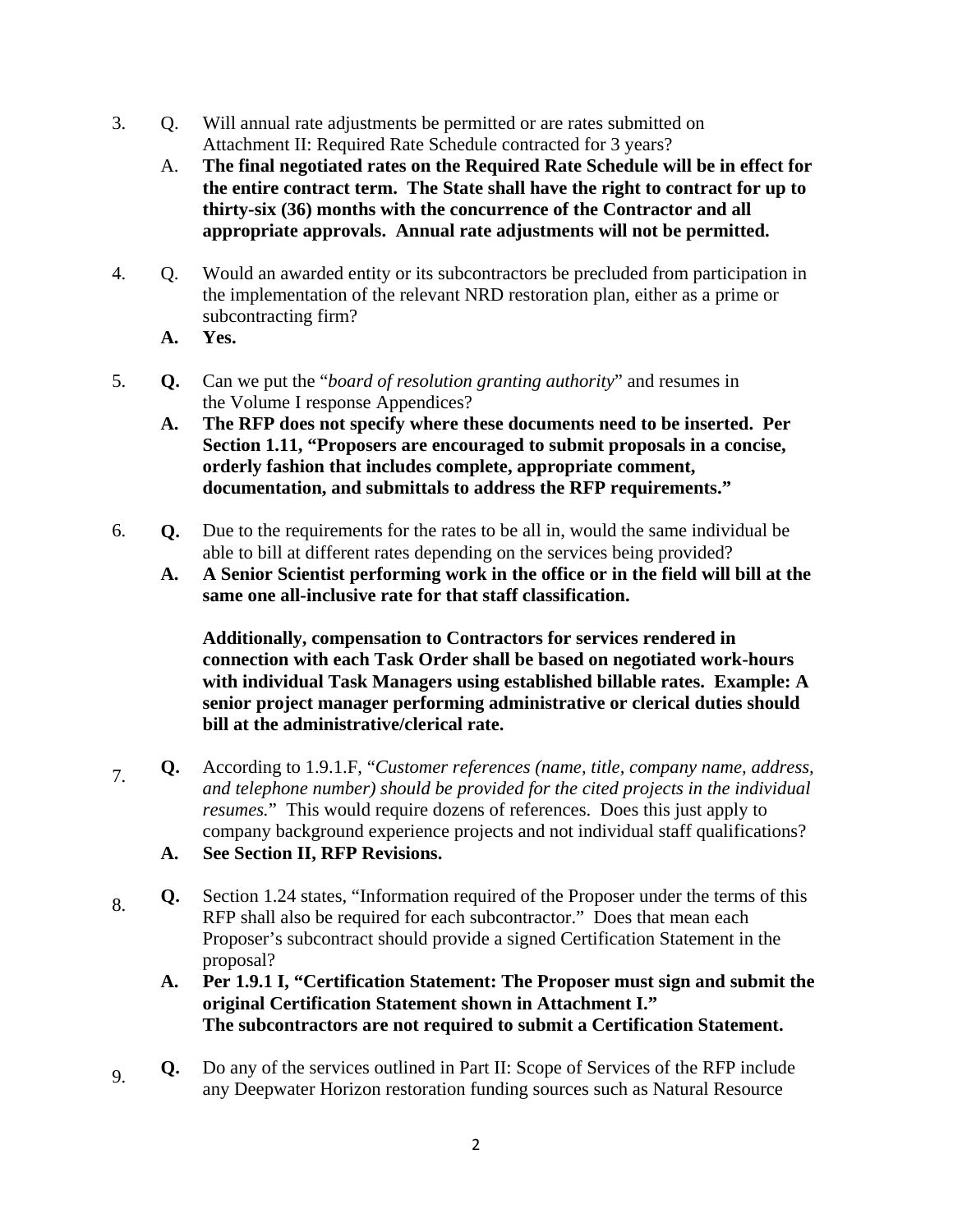Damage Assessment (NRDA), RESTORE, or Gulf Environmental Benefit Fund (GEBF)?

- **A. Yes.**
- 10. **Q.** Will the proposal review team from CPRA be the same for both RFP #2503-19-05 and 2503-19-10?
	- **A. No.**
- 11. **Q.** Page 10, 1.9, H: "Expenses (third party charges, equipment and material rentals, etc.) will be reimbursed at cost. Expenses such as third party charges, equipment, and material rentals will be negotiated by the Contract Monitor on each task order as appropriate to complete the assigned work. Such expenses will be reimbursed at cost, with sufficient documentation supporting the charges. Such approval must be granted in writing by the Contract Monitor or his designee prior to the Contractor incurring these costs." Could CPRA clarify what constitutes "third party charges" in this context?
	- **A. A third party charge is a service or equipment required for a specific task that a contractor or subcontractor must obtain to perform the required work and that is not already included in the Proposer's labor rate. All third party charges shall require receipts for reimbursement and will be negotiated and approved by individual Task Managers before services are rendered.**
- 12. **Q.** Page 20, 1.34: Please confirm that, if awarded, all labor costs for Proposer and their subcontractors and/or consultants may be billed as "actual costs incurred in accordance with the rate schedule." In other words, a single schedule of labor classification rates will apply to all team members under an awarded vehicle.
	- **A. Per Section 1.9.1, H "The Prime and subcontractors will all adhere to the "Required Rate Schedule" for the full term of the contract, so Proposers are to submit only one "Required Rate Schedule."**
- 13. **Q.** Page 11, 1.10: Please confirm that only one CD or flash drive (not both) is required for the electronic version of Volume I.
	- **A. Yes, only one CD or flash drive is required, not both.**
- 14. **Q.** Page 10, 1.9, K: We assume that employees of the proposer working a reducedhours schedule should be considered equivalent to full time employees of the proposer for the purpose of this solicitation. Is that assumption correct?
	- **A. Yes.**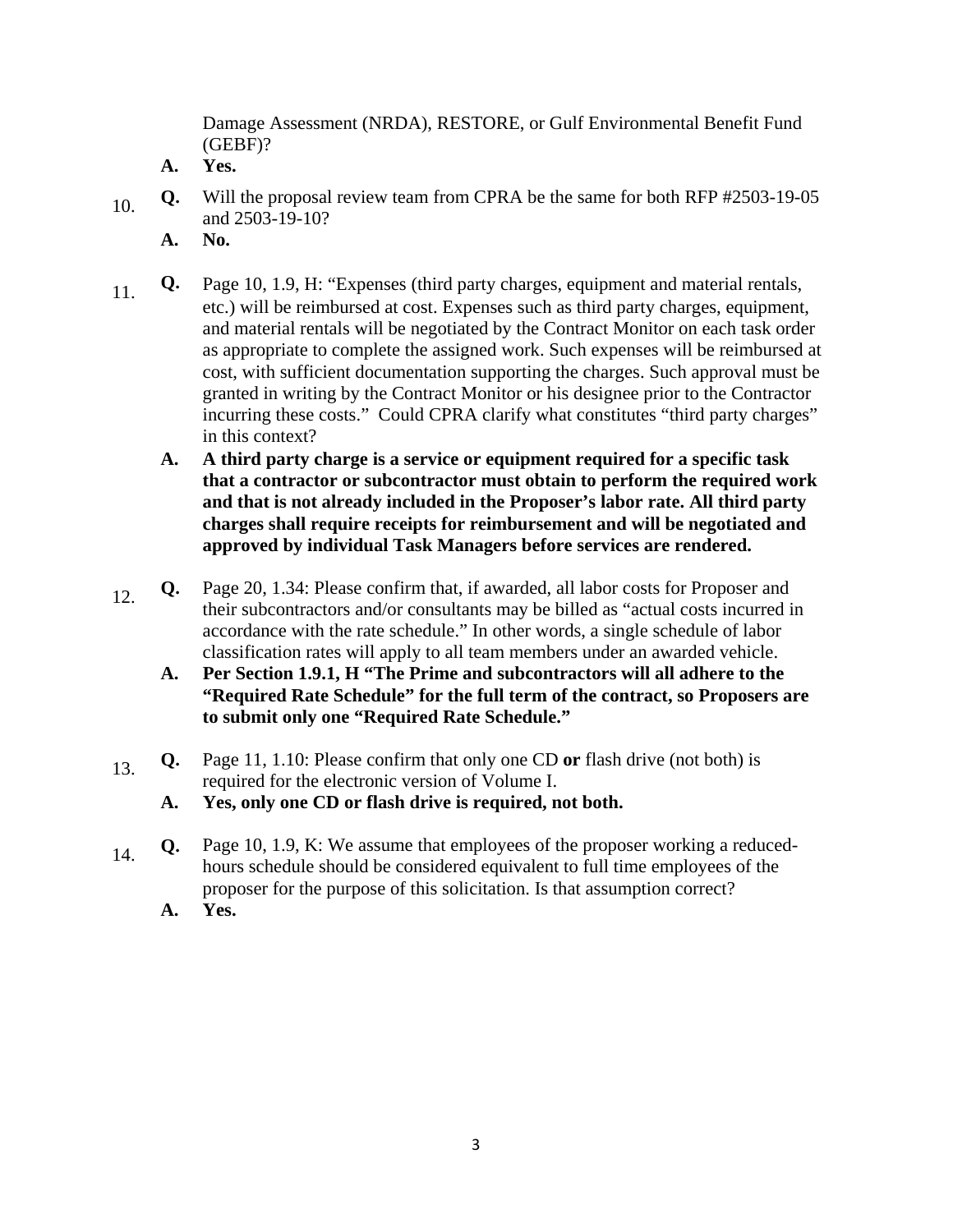#### **II. RFP Revisions**

#### **Section 1.9.1 D. Company Background and Experience:**

*Delete Section 1.9.1 D in its entirety and replace with the following:* 

**D. Company Background and Experience:** The Proposers should give a brief description of their company including brief history, corporate or organization structure, and number of years in business.

This section should provide a detailed discussion of the Proposer's prior experience in working on projects similar in size, scope, and function to the proposed contract. Proposers should describe their experience in other states or in corporate and governmental entities of comparable size and diversity. For each project or client cited, Proposer shall provide a client reference including name, title, company name, address, and telephone number.CPRA reserves the right to pursue additional contacts for reference information regarding the projects and clients the Proposer cites.

Proposers should clearly describe their ability to meet or exceed the qualifications described in Section 1.8.

#### **Section 1.9.1 F. Proposed Staff Qualifications:**

*Delete Section 1.9.1 F in its entirety and replace with the following:* 

**F. Proposed Staff Qualifications:** The Proposer should provide detailed information about the experience and qualifications of the Proposer's assigned personnel considered key to the successful completion of the items outlined in the Scope of Services.

Proposer shall submit a resume for each of the assigned personnel, and the resume should include education, training, technical experience, functional experience, specific dates and names of employers, relevant and related experience, past and present projects with dates and responsibilities and any applicable certifications. This should also specifically include the role and responsibilities of each person who may perform work outlined in the Scope of Services, anticipated level of effort and duration of involvement, and their on-site availability.

Proposers should clearly describe their ability to meet or exceed the staff qualifications described in Section 1.8.

## **Section 1.9.1 H. Cost Proposal:**

#### *Delete Section 1.9.1 H in its entirety and replace with the following:*

**H. Cost Proposal:** The Proposer shall provide an hourly rate (numerical value) for each of the staff classifications listed in the "Required Rate Schedule" in Attachment II. The Prime and subcontractors will all adhere to the "Required Rate Schedule" for the full term of the contract, so Proposers are to submit only one "Required Rate Schedule. The rate shall be inclusive of all costs associated with labor, overhead, administrative costs, software, account management, and any other costs associated with the provision of services (including, but not limited to, standard equipment, computers, field sampling supplies, office supplies, copies, cameras, personal protective equipment, and materials) as well as be inclusive of lodging, travel and per diem.

Proposers shall not provide additional personnel classifications beyond those listed in the "Required Rate Schedule." Expenses such as third party charges, equipment and material rentals,